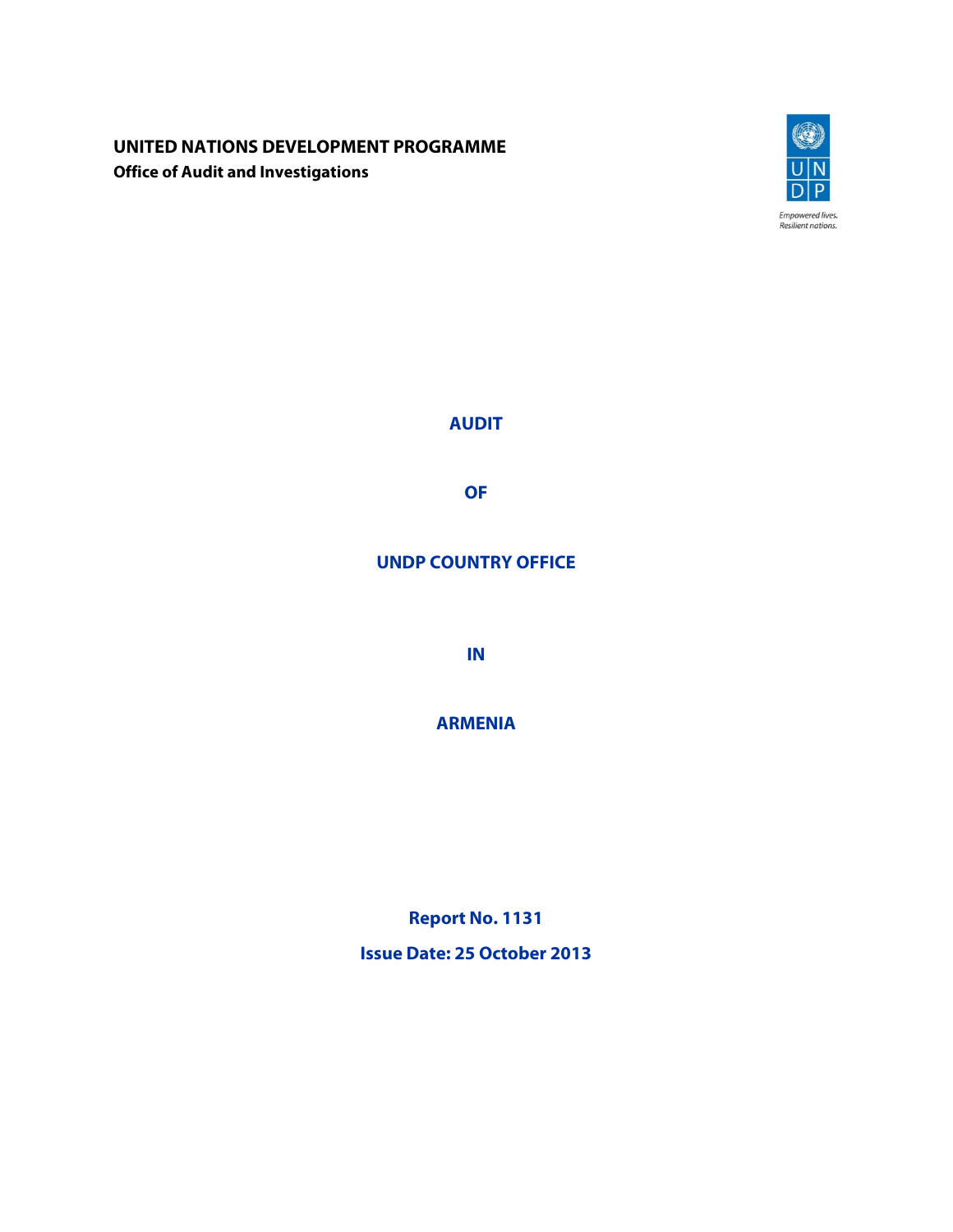

# **Table of Contents**

|    | <b>Executive Summary</b><br>i |                                                           |    |  |  |
|----|-------------------------------|-----------------------------------------------------------|----|--|--|
| ı. |                               | <b>Introduction</b>                                       | 1  |  |  |
| н. |                               | <b>About the Office</b>                                   | 1  |  |  |
|    |                               | III. Detailed assessment                                  |    |  |  |
| 1. |                               | Governance and strategic management                       | 2  |  |  |
|    |                               | 1.1 Organizational structure and delegations of authority | 2  |  |  |
|    |                               | 1.2 Leadership, ethics and values                         | 2  |  |  |
|    | 1.3                           | Risk management, planning, monitoring and reporting       | 2  |  |  |
|    |                               | 1.4 Financial sustainability                              | 2  |  |  |
| 2. |                               | <b>United Nations system coordination</b>                 | 3  |  |  |
|    |                               | 2.1 Development activities                                | 3  |  |  |
|    |                               | 2.2 Resident Coordinator Office                           | 3  |  |  |
|    |                               | 2.3 Role of UNDP - "One UN"                               | 4  |  |  |
|    |                               | 2.4 Harmonized Approach to Cash Transfers                 | 4  |  |  |
|    |                               | 3. Programme activities                                   | 5  |  |  |
|    |                               | 3.1 Programme management                                  | 5  |  |  |
|    |                               | 3.2 Partnerships and resource mobilization                | 5  |  |  |
|    |                               | 3.3 Project management                                    | 6  |  |  |
| 4. |                               | <b>Operations</b>                                         | 6  |  |  |
|    |                               | 4.1 Human resources                                       | 6  |  |  |
|    |                               | 4.2 Finance                                               | 7  |  |  |
|    |                               | 4.3 Procurement                                           | 7  |  |  |
|    |                               | 4.4 Information and communication technology              | 8  |  |  |
|    |                               | 4.5 General administration                                | 8  |  |  |
|    |                               | 4.6 Safety and security                                   | 8  |  |  |
|    |                               | 4.7 Asset management                                      | 8  |  |  |
|    |                               | 4.8 Leave management                                      | 8  |  |  |
|    |                               | 4.9 Global Environment Facility                           | 9  |  |  |
|    |                               | ANNEX Definitions of audit terms - ratings and priorities | 10 |  |  |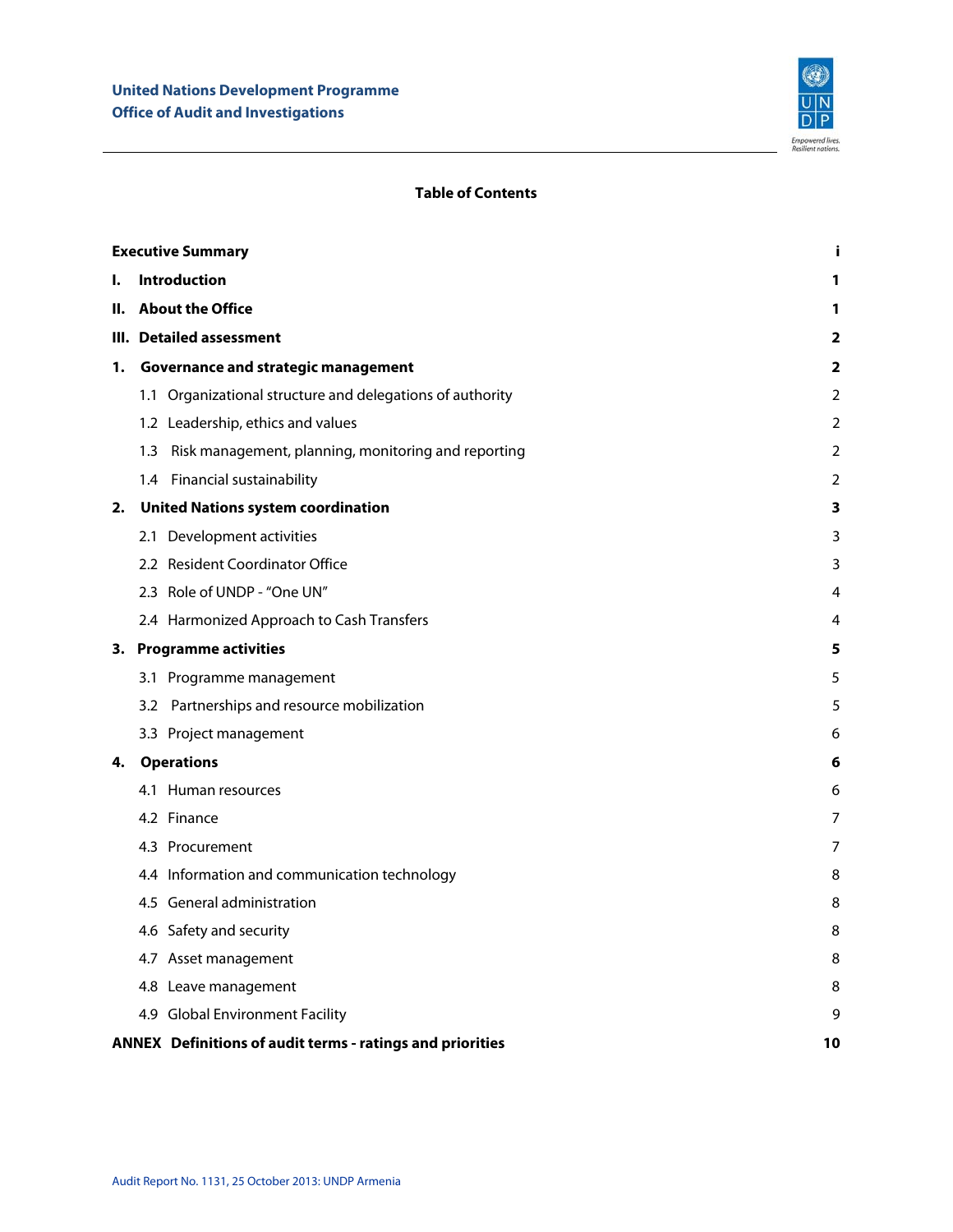

# **Report on the audit of UNDP Armenia Executive Summary**

From 11 to 22 February 2013, the Office of Audit and Investigations (OAI) of the United Nations Development Programme (UNDP) conducted an audit of the UNDP Country Office in Armenia (the Office). The audit covered the activities of the Office during the period from 1 January 2011 to 31 December 2012. During the period reviewed, the Office recorded programme and management expenditures totalling \$18 million. The last audit of the Office was conducted by OAI in 2007.

The audit was conducted in conformance with the International Standards for the Professional Practice of Internal Auditing. These Standards require that OAI plan and perform the audit to obtain reasonable assurance on the adequacy and effectiveness of the governance, risk management and control processes. The audit includes reviewing and analysing, on a test basis, information that provides the basis for the conclusions and audit results.

# **Audit rating**

OAI assessed the Office as **satisfactory**, which means "Internal controls, governance and risk management processes were adequately established and functioning well. No issues were identified that would significantly affect the achievement of the objectives of the audited entity." Ratings per audit area and sub-areas are summarized below.

| <b>Audit Areas</b> |     |                                                       | Not Assessed/<br><b>Not Applicable</b> | <b>Unsatisfactory</b> | <b>Partially</b><br><b>Satisfactory</b> | <b>Satisfactory</b> |
|--------------------|-----|-------------------------------------------------------|----------------------------------------|-----------------------|-----------------------------------------|---------------------|
|                    |     |                                                       |                                        |                       |                                         |                     |
| 1.                 |     | Governance and strategic management                   |                                        |                       |                                         |                     |
|                    | 1.1 | Organizational structure and delegations of authority | Satisfactory                           |                       |                                         |                     |
|                    | 1.2 | Leadership, ethics and values                         | Satisfactory                           |                       |                                         |                     |
|                    | 1.3 | Risk management, planning, monitoring and reporting   | Satisfactory                           |                       |                                         |                     |
|                    | 1.4 | Financial sustainability                              | Satisfactory                           |                       |                                         |                     |
| 2.                 |     | <b>United Nations system coordination</b>             |                                        |                       |                                         |                     |
|                    | 2.1 | Development activities                                | Satisfactory                           |                       |                                         |                     |
|                    | 2.2 | <b>Resident Coordinator Office</b>                    | Satisfactory                           |                       |                                         |                     |
|                    | 2.3 | Role of UNDP - "One UN"                               | Not Applicable                         |                       |                                         |                     |
|                    | 2.4 | Harmonized Approach to Cash Transfers                 | <b>Partially Satisfactory</b>          |                       |                                         |                     |
| 3.                 |     | <b>Programme activities</b>                           |                                        |                       |                                         |                     |
|                    | 3.1 | Programme management                                  | Satisfactory                           |                       |                                         |                     |
|                    | 3.2 | Partnerships and resource mobilization                | Satisfactory                           |                       |                                         |                     |
|                    | 3.3 | Project management                                    | Satisfactory                           |                       |                                         |                     |
| 4.                 |     | <b>Operations</b>                                     |                                        |                       |                                         |                     |
|                    | 4.1 | Human resources                                       | Satisfactory                           |                       |                                         |                     |
|                    | 4.2 | Finance                                               | Satisfactory                           |                       |                                         |                     |
|                    | 4.3 | Procurement                                           | Satisfactory                           |                       |                                         |                     |
|                    | 4.4 | Information and communication technology              | Satisfactory                           |                       |                                         |                     |
|                    | 4.5 | General administration                                | Satisfactory                           |                       |                                         |                     |
|                    | 4.6 | Safety and security                                   | Satisfactory                           |                       |                                         |                     |
|                    | 4.7 | Asset management*                                     | Satisfactory                           |                       |                                         |                     |
|                    | 4.8 | Leave management*                                     | Satisfactory                           |                       |                                         |                     |
|                    | 4.9 | Global Environment Facility*                          | Not Applicable                         |                       |                                         |                     |

\* Cross-cutting themes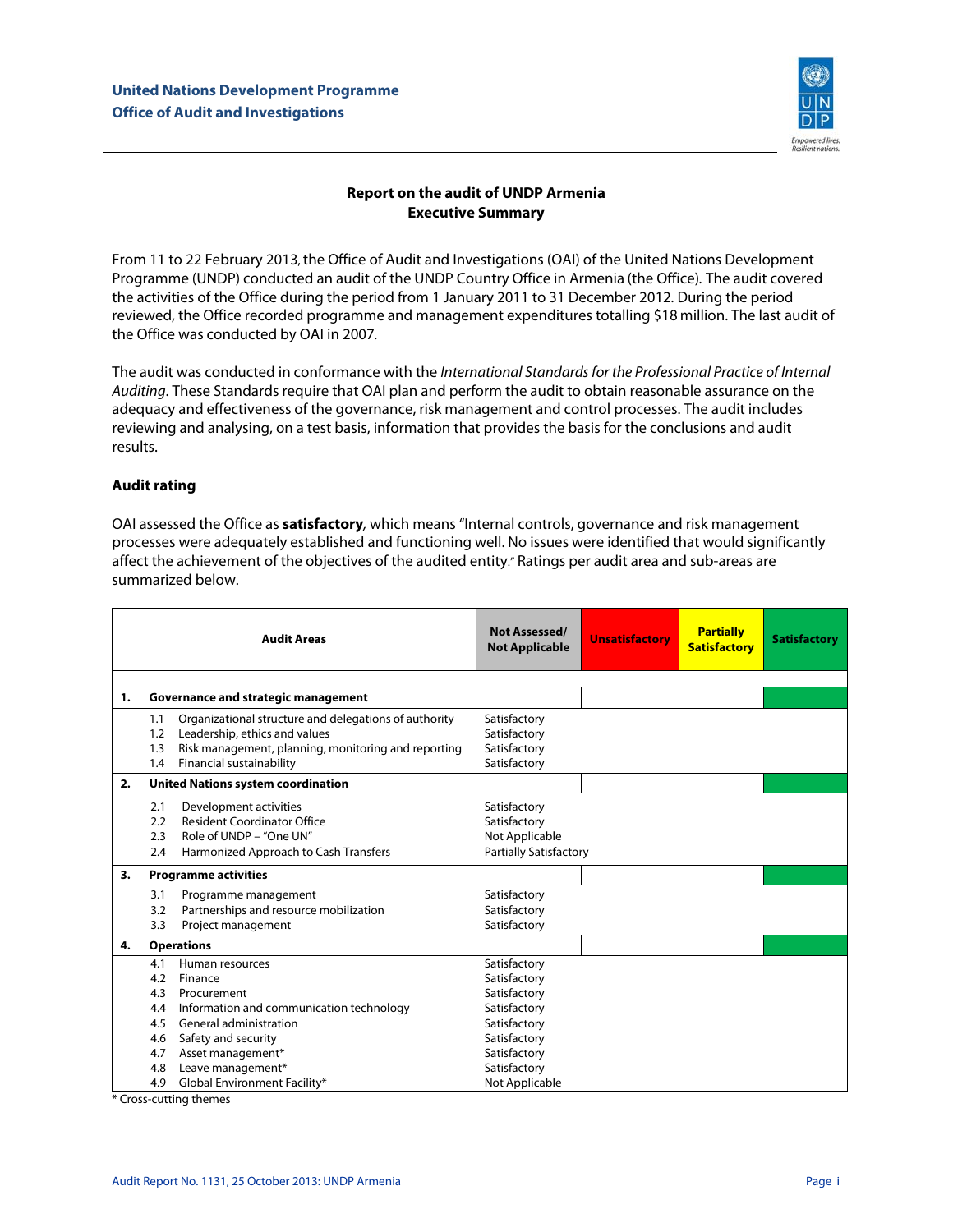

#### Key issues and recommendations

The audit raised two issues resulting in two recommendations, both of which were ranked medium (important) priority, meaning "Action is required to ensure that UNDP is not exposed to significant risks. Failure to take action could result in negative consequences for UNDP." The recommendations include actions to address a lack of progress with the Harmonized Approach to Cash Transfers process and to address the lack of documentation in project agreements regarding the support services to be provided by the Office.

#### **Cross-cutting themes**

As part of the 2013 OAI annual work plan, all Country Office audits will include specific areas to be reviewed in more depth. Results from all audits will be compiled and analysed at corporate level, and thereafter, a consolidated report will be issued separately. For this particular audit, the following were noted:

- Asset management. Satisfactory. No reportable issues noted.
- Leave management. Satisfactory. No reportable issues noted.
- Global Environment Facility. No reportable issues noted.  $\bullet$

#### Management comments and action plan

The Resident Representative accepted both recommendations and is in the process of implementing them.

Helge S. Osttveiten Director Office of Audit and Investigations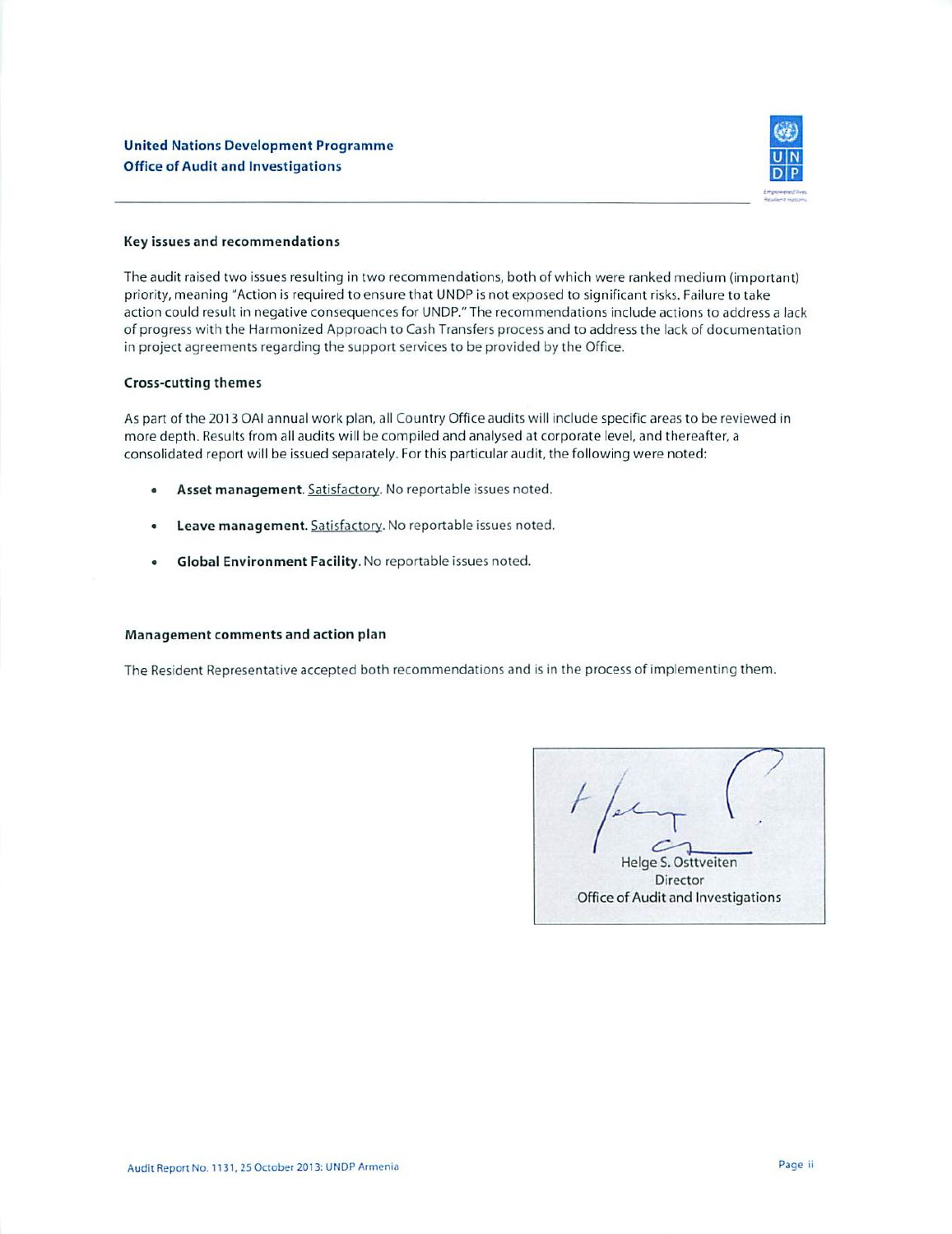

# **I. Introduction**

From 11 to 22 February 2013, OAI conducted an audit of UNDP Armenia. The audit was conducted in conformance with the International Standards for the Professional Practice of Internal Auditing. These Standards require that OAI plan and perform the audit to obtain reasonable assurance on the adequacy and effectiveness of the governance, risk management and control processes. The audit includes reviewing and analysing, on a test basis, information that provides the basis for the conclusions and audit results.

# **Audit scope and objectives**

OAI audits assess the adequacy and effectiveness of the governance, risk management and control processes in order to provide reasonable assurance to the Administrator regarding the reliability and integrity of financial and operational information, effectiveness and efficiency of operations, safeguarding of assets, and compliance with legislative mandates, regulations and rules, policies and procedures. They also aim to assist the management of the Office and other relevant business units in continuously improving governance, risk management and control processes.

Specifically, this audit reviewed the following areas of the Office: governance and strategic management, United Nations system coordination, programme activities and operations. The audit covered relevant activities during the period from 1 January 2011 to 31 December 2012. During the period reviewed, the Office recorded programme and management expenditures totalling \$18 million. The last audit of the Office was conducted by OAI in 2007.

# **II. About the Office**

The Office, located in Yerevan, Armenia (the Country) was established in March 1993. Programme expenditures totalled \$8.3 million in 2011 and \$6.3 million in 2012. At the time of the audit, the Office had 29 staff members and 113 service contract holders working mainly in the programme activities and operations areas.

The United Nations Development Assistance Framework identified four main focus areas, including: (a) inclusive and sustainable growth; (b) democratic governance strengthening through institutional and capacity development; (c) access and equality of social services; and (d) environment and disaster risk reduction, which were translated into the UNDP Country Programme which was agreed upon with the Government.

Democratic Governance represents the main component of the programme portfolio with an annual delivery in 2012 of \$2.7 million (43 percent). While the Environment Governance portfolio's delivery remained stable with \$1.5 million in expenditures in 2012, a decrease in expenditures since 2010 was recorded in the Socio-economic Governance area with a total spending in 2012 of \$1.4 million (22 percent). In the course of the current and next four years, it is expected that the Office will experience growth in delivery relating to the implementation of a large integrated border management programme, which will amount to approximately \$53 million.

The economy mainly consists of small-scale agriculture and is supported by remittances from the large Armenian diaspora, as well as international aid and foreign direct investments. The Country has only two borders opened: Georgia and Iran.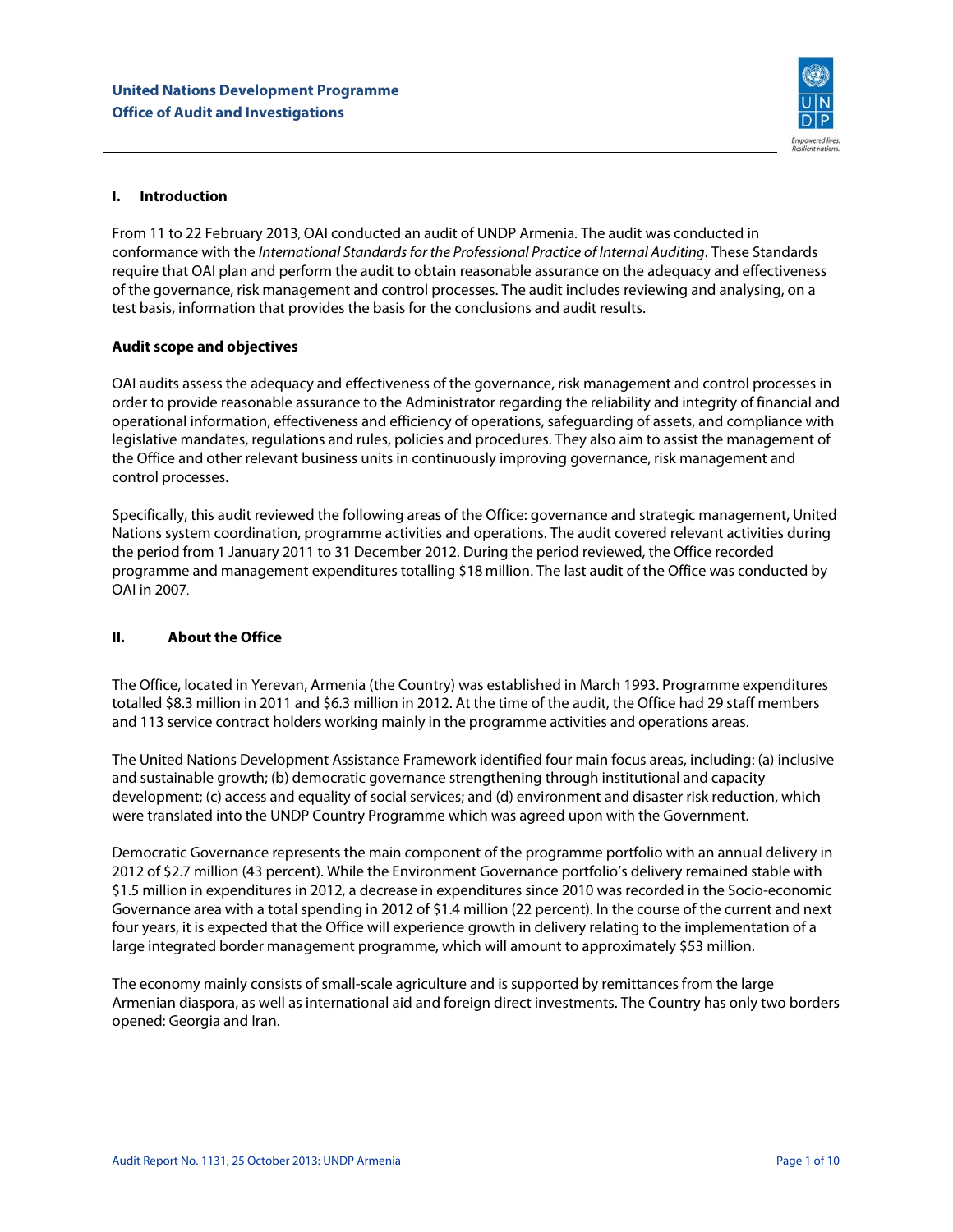

# **III. Detailed assessment**

# **1. Governance and strategic management Satisfactory** Satisfactory

### **1.1 Organizational structure and delegations of authority Satisfactory Satisfactory Research Authority** Satisfactory

The structure of the Office had remained stable since the last audit performed in 2007. OAI reviewed roles and responsibilities of the staff to ensure that adequate segregation of duties were established. OAI noted that approval authority was mainly concentrated with senior and middle management. The Office agreed to address the issue through a review of its internal processes and by involving more programme unit staff in the approval process for lower value purchase orders and payment vouchers related to project implementation.

In addition, the Office addressed a discrepancy between the approved Internal Control Framework and the approval authority in Atlas, which had previously been identified by OAI.

No other reportable issues were identified.

### **1.2 Leadership, ethics and values Satisfactory** Satisfactory

OAI reviewed compliance with the financial disclosure policy, the policy regarding reporting of outside activities as well as the completion of the mandatory ethics training. OAI also discussed with all appropriate parties, the interaction of senior management with staff members.

No reportable issues were identified.

#### **1.3 Risk management, planning, monitoring and reporting Satisfactory Satisfactory**

Based on discussions with senior management and programme staff and based on the OAI review of relevant information, the risk management, planning, monitoring and reporting practices in the Office were found to be adequate.

No reportable issues were identified.

### **1.4 Financial sustainability Satisfactory** Satisfactory

Extrabudgetary reserves for the Office at the end of 2012 were calculated to be 17 months, which was above the recommended safety limit. The existing project pipeline was sufficient to ensure financial sustainability of the Office for at least the next four years.

The Government Contribution to Local Office Costs cash target was \$160,000 for 2012. Since this amount was not known prior to the approval of the Government's 2012 annual budget, the Government paid the equivalent of the 2011 contribution, which resulted in a shortage of \$30,000. The same situation was repeated in 2013, with the Government paying an amount equivalent to the calculated 2012 amount. The Office requested that the Government acknowledge and pay the full amount of Government Contribution to Local Office Costs as calculated. The Government agreed to pay \$15,000 of the outstanding balance in 2013, and \$15,000 in 2014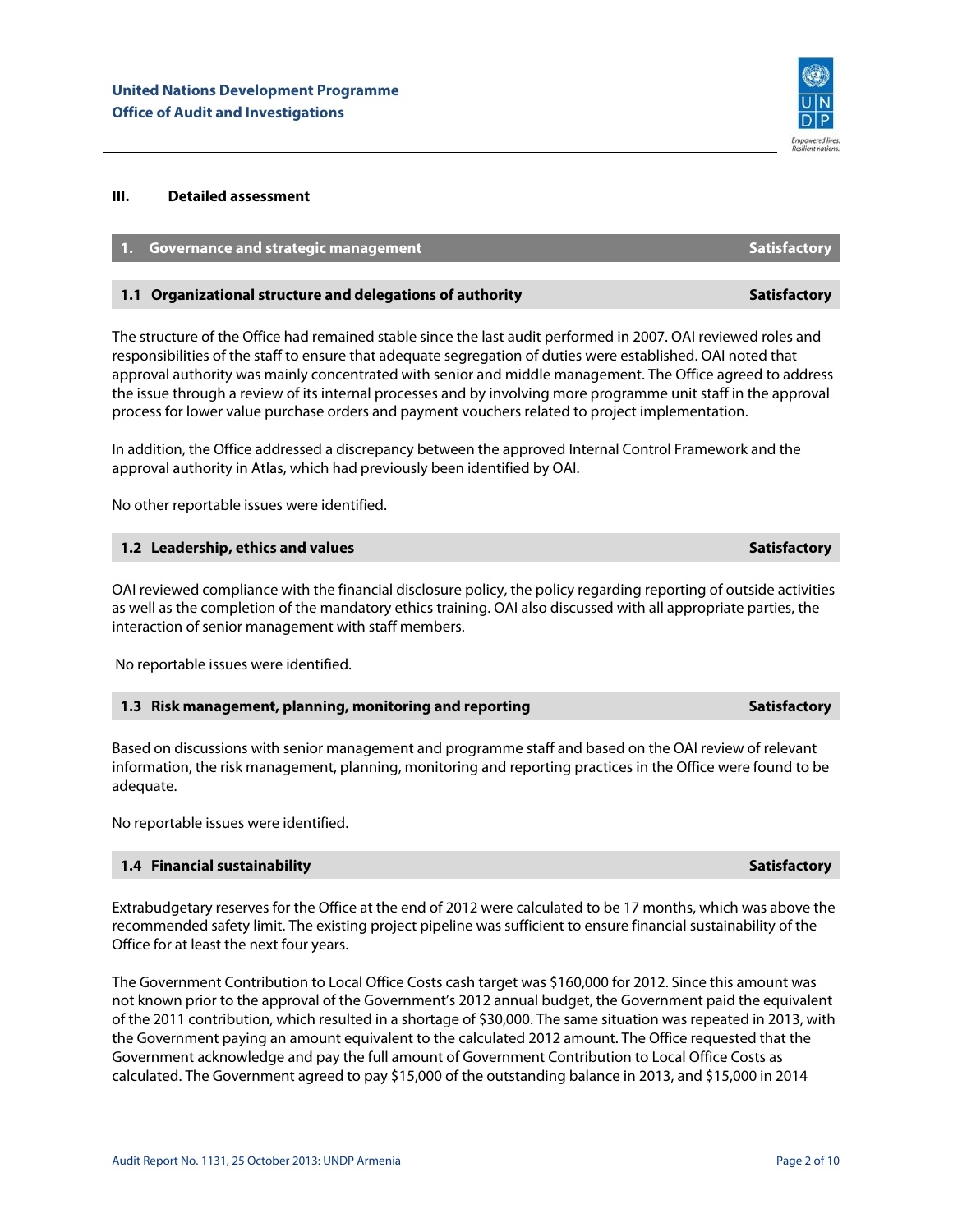together with calculated contributions due for those years. The Office had already received the first instalment of \$15,000 in August 2013.

The Government provided facilities to the United Nations, which was reflected as an in-kind contribution valued at \$428,000. In preparation for the International Public Sector Accounting Standards implementation, the Office had confirmed that this represented the fair value of these premises.

No other reportable issues were identified.

# **2. United Nations system coordination Satisfactory** Satisfactory

The United Nations Country Team included UNICEF, UNHCHR, WFP, DPI, UNAIDS, WHO, UNFPA, UNIDO, FAO, ILO, IOM, OHCHR and OCHA. OAI met with three United Nations agencies, which described cooperation within the Country Team as positive. At the time of the audit, there were two joint programmes with budgets totalling about \$2.5 million.

No reportable issues were identified.

#### **2.1 Development activities Satisfactory** Satisfactory

At the time of the audit, the Office was in the middle of implementing the Country Programme agreed upon with the Government in the Country Programme Action Plan Assessment. The United Nations Development Assistance Framework for the period 2010-2015 was prepared with broad participation from government counterparts, United Nations agencies and other stakeholders.

OAI reviewed the United Nations Development Assistance Framework and its formulation process, assessed the joint programme formulation processes, ascertained the coherence between United Nations Development Assistance Framework outcomes and programme results, reviewed the quality of joint programming documents and reporting, and assessed the joint programme monitoring and evaluation and coordination mechanisms.

No reportable issues were identified.

# **2.2 Resident Coordinator Office Satisfactory** Satisfactory

The function of the Resident Coordinator was performed by the UNDP Resident Representative until she was reassigned in October 2012. The representative of UNICEF then took over the Resident Coordinator's function for a temporary period,. Subsequently, a new Resident Representative was appointed, and was to assume the Resident Coordinator responsibility again. OAI met with two United Nations agencies, the Resident Coordinator Office staff, and donors to assess the efficiency and effectiveness of the services provided by the Resident Coordinator Office, joint programming, and work of the United Nations Country Team. OAI also reviewed the minutes of the United Nations Country Team meetings, the Resident Coordinator Office work plans and annual reports, and the staffing of the Resident Coordinator Office.

No reportable issues were identified.

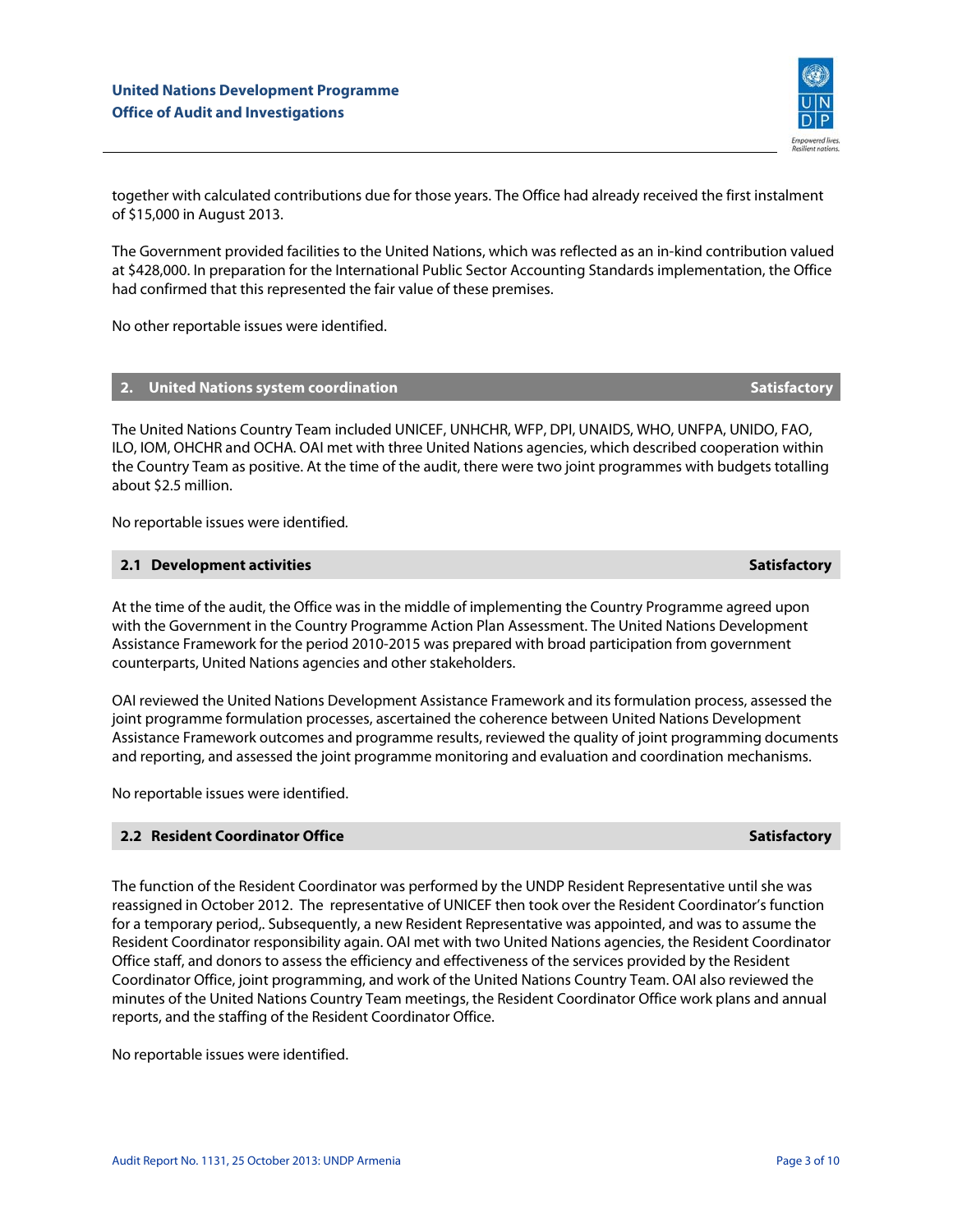

# **2.3 Role of UNDP - "One UN"** Not Applicable and the UNITED STATES of the UNITED STATES AND INTENSION OF A PPICE A

This area was not applicable as the Country was not a pilot country for One UN, nor was it a Delivering as One self-starter.

| <b>Partially Satisfactory</b> |
|-------------------------------|
|                               |

# **Issue 1** Lack of progress with the Harmonized Approach to Cash Transfers process

The Office failed to comply with the requirement to ensure a common operational framework for the Harmonized Approach to Cash Transfers providing the basis for the efficient use of cash modalities across United Nations agencies present in the same country. Such harmonization might reduce transaction costs as well as lessen the burden on the Implementing Partners having to adhere to the different sets of rules and procedures of the various United Nations agencies.

The last review assessment of the Public Financial Management System (macro-assessment) was performed in 2005, and pre-dated the existing programming cycle (2010-2015), which also made the information on the Public Finance Management System outdated. Also, a formal assessment of risks related to cash transfers to particular Implementing Partners (micro-assessments) was not performed.

The Office explained the delayed progress in the implementation of Harmonized Approach to Cash Transfers was due to the absence of common Implementing Partners in the Country. However, the list of all Implementing Partners which was originally prepared in 2005 had not been regularly updated. OAI also noted that UNICEF and UNFPA had progressed with implementation of Harmonized Approach to Cash Transfers by using a less formal capacity assessment based on the smaller size of the Implementing Partners (e.g. rather than performing external micro-assessments of Implementing Partners). This was in accordance with the Harmonized Approach to Cash Transfers guidelines, which allow agencies to conduct their own less formal assessment for Implementing Partners for which the planned annual cash transfers are below \$100,000.

**Priority** Medium (Important**)**

# **Recommendation 1:**

In coordination with the United Nations Country Team, the Office should:

- (a) update the assessment of existing conditions;
- (b) ensure regular update of the analysis of common Implementing Partners; and
- (c) implement the Harmonized Approach to Cash Transfers process.

**Management comments and action plan:** \_\_√\_\_ Agreed \_\_\_\_\_ Disagreed

The Office works primarily with the Government and very few projects are carried out through other Implementing Partners. However, taking into consideration that the other agencies of the United Nations Country Team use that modality, particularly UNICEF and UNFPA, the Office will follow the recommendation of assessing the Implementing Partners, regularly updating their analysis, and implementing the Harmonized Approach to Cash Transfers.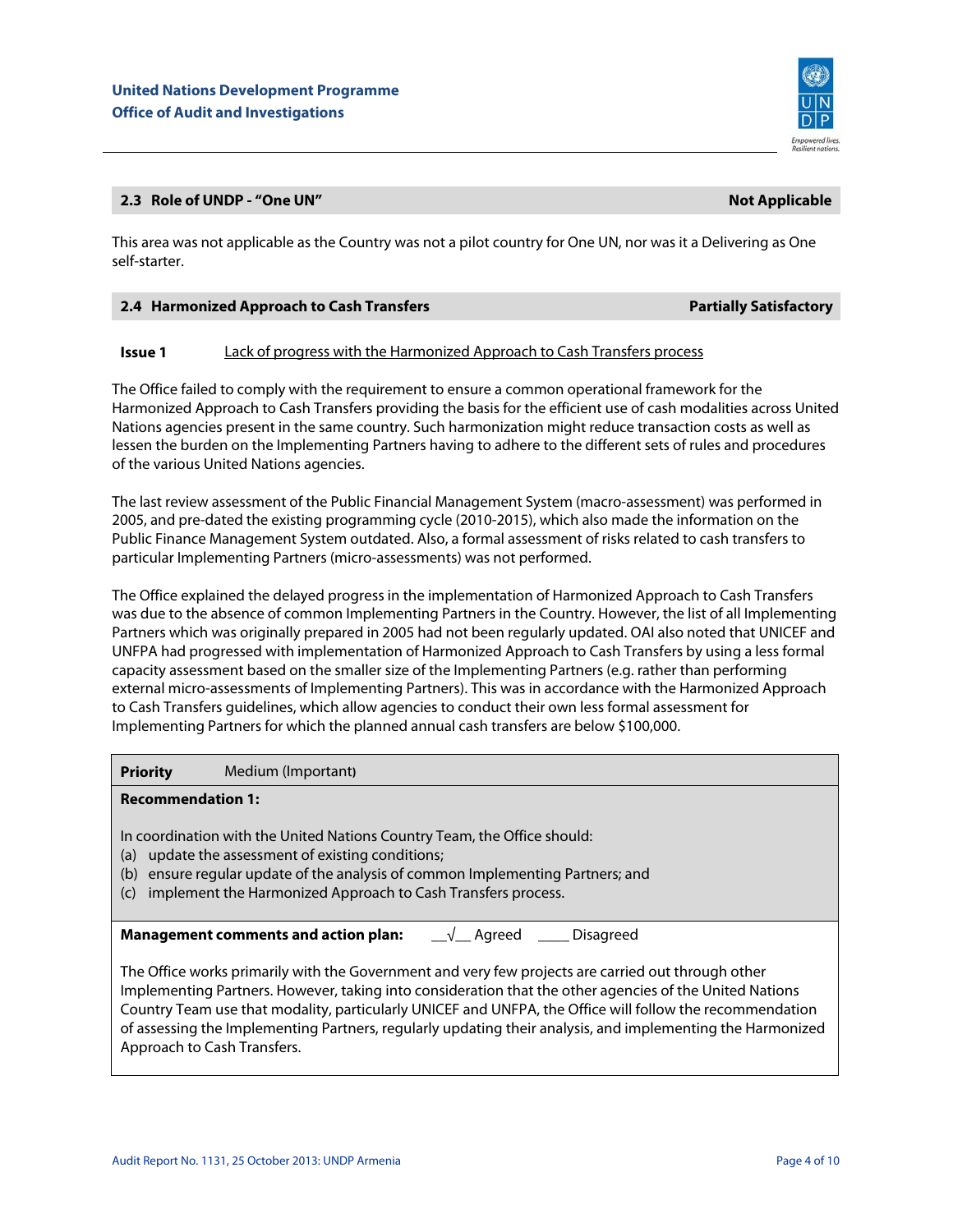

# **3. Programme activities Satisfactory** Satisfactory Satisfactory

# **3.1 Programme management Satisfactory Satisfactory**

UNDP activities in the Country are guided by the Country Programme Document (2010-2015) approved by the Executive Board during the annual session of May-June 2009 that had been prepared in consultation with key partners in the Government, civil society, the private sector, United Nations system agencies, and the international community. The Country Programme Document focuses on the following four national priorities: (a) ensuring access to enhanced economic opportunities; (b) increasing the capacity of citizens to participate and exercise their rights and responsibilities, and of government institutions to comply with their obligations; (c) ensuring access to quality social services; and (d) improving effective management of natural resources.

OAI reviewed the composition and functioning of Outcome Boards, the consistency among the development projects with the Country Programme Document and the United Nations Development Assistance Framework, the annual reporting, and the alignment of development projects in Atlas.

No reportable issues were identified.

### **3.2 Partnerships and resource mobilization Satisfactory** Satisfactory

The Office had prepared a comprehensive resource mobilization strategy analysing the local environment and donor mapping based on areas of intervention identified and formulated in the Country Programme. In 2012, the Office signed 10 contribution agreements totalling \$60 million (out of which \$52 million related to the Integrated Border Management Programme). The extrabudgetary reserve was 17 months at the end of 2012, higher than the corporate required minimum of 12 months.

OAI met with representatives of the Government, United Nations agencies, and donors. All partners rated the Office's cooperation as positive.

### **Issue 2** No support services specified in Annual Work Plans

As part of the Country Programme Action Plan for the period 2010-2015, the Office signed a letter of agreement with the Government which called for the Office to "provide support services for assistance with reporting requirements and direct payments." Such services included: (a) identification and/or recruitment of personnel; (b) procurement of goods and services; (c) contracting of responsible parties; and (d) identification and facilitation of training activities. It was agreed that the extent of the support services provided shall be detailed in an annex to Annual Work Plans for projects.

With the exception of one project, the Office had failed to formally document agreements with the Government on specific support services to be provided in support of the implementation of development projects. The Office explained that it was mutually understood by the Government and the Office that all support services were to be provided by UNDP. Subequent to OAI's discussion with management, the Office agreed to include the specification of the support services to be provided into the annual work plans for all future projects.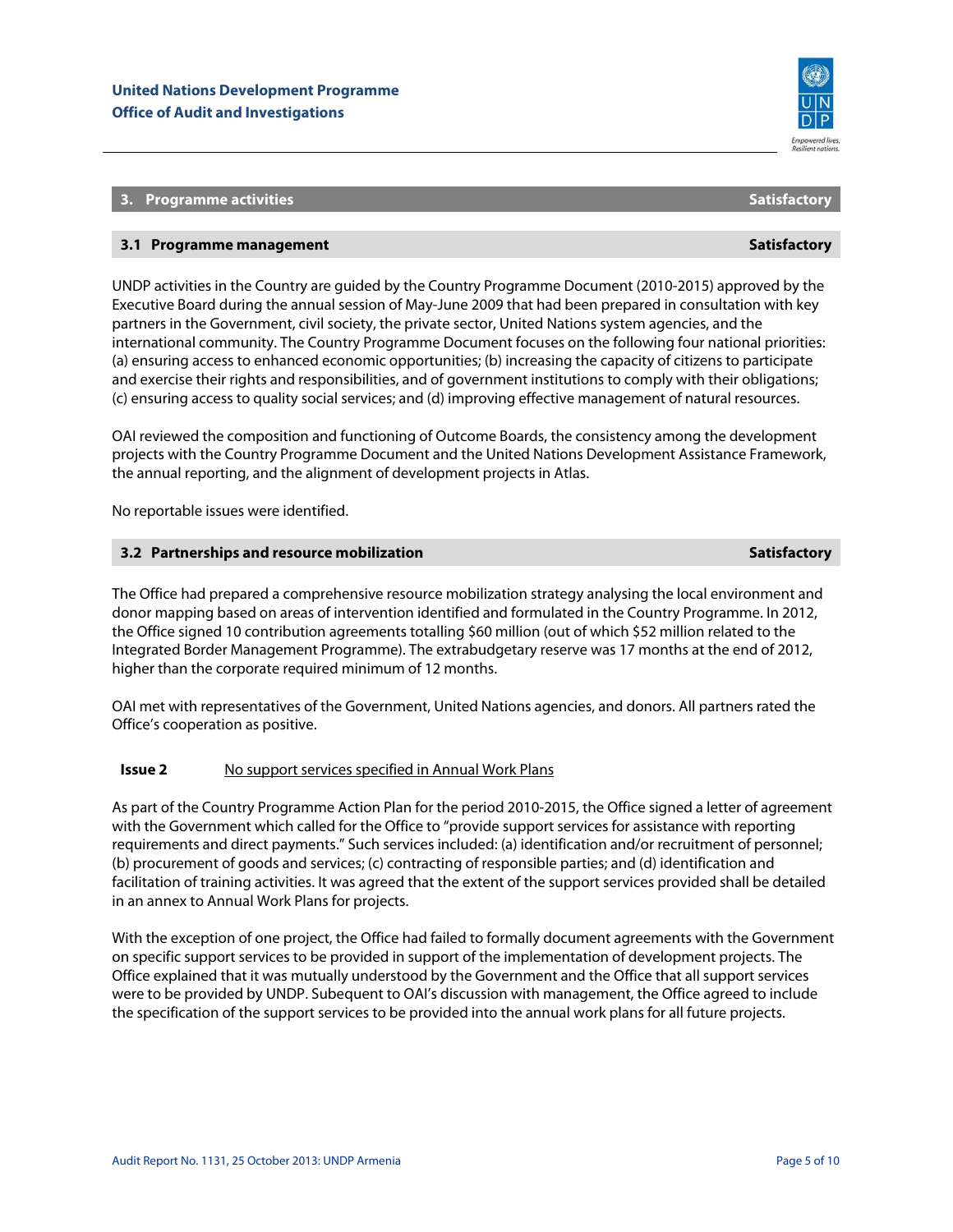

| <b>Recommendation 2:</b>                                                                                                                                                                                                                                                                                           |  |  |  |  |
|--------------------------------------------------------------------------------------------------------------------------------------------------------------------------------------------------------------------------------------------------------------------------------------------------------------------|--|--|--|--|
| The Office should ensure that support services to be provided by the Office to the Government are specified<br>in an annex to annual work plans for all projects.                                                                                                                                                  |  |  |  |  |
| <b>Management comments and action plan:</b><br>√ Agreed<br><b>Disagreed</b>                                                                                                                                                                                                                                        |  |  |  |  |
| Following the preliminary recommendations of the audit, the list of support services provided by the Office<br>to the Government were annexed to the new project documents signed during 2013 and will be added to<br>the 2014 annual work plans of ongoing projects, upon their signature for the upcoming years. |  |  |  |  |
|                                                                                                                                                                                                                                                                                                                    |  |  |  |  |

# **3.3 Project management Satisfactory** Satisfactory

The Office was implementing 30 projects with a total budget of \$83 million. Its programme portfolio had four directly implemented projects and 26 nationally implemented projects.

The Office had a stable delivery rate which averaged around \$7.7 million during the period 2010-2012. In August 2012, the Office agreed on three projects for modernization of border crossing points, with a total budget of \$53 million to be funded by the Government. These additional projects had more than doubled the planned delivery for next three years. The Office had started implementation activities in line with the annual work plan and had requested the first tranche of funding in January 2013; however, it was not received until April 2013. The Office had mitigated the risk that the Government would not be able to secure the transfer of funds on time by including a protection clause on payments in the contracts. This clause had been submitted to and cleared by the Legal Support Office. This clause allowed the Office to pay its commitments only after receiving the funds from the Government. Since the risk had been adequately mitigated by the Office, OAI has not raised an issue.

OAI reviewed a sample of six projects representing 55 percent of the programme budget and 59 percent of the programme delivery in 2012. OAI reviewed the projects for appraisal, approval, monitoring, evaluation, and donor reporting. The Office had established adequate systems for project monitoring and implementation.

No reportable issues were identified.

# **4. Operations Satisfactory** Satisfactory **Satisfactory**

## **4.1 Human resources Satisfactory** Satisfactory

The Office had 29 staff members consisting of 4 international staff, 6 national officers, and 19 General Service staff members. In addition, 113 service contract holders and 195 individual contract holders were working on projects at the time of the audit. The Human Resources function was performed by two Human Resources Associates. OAI reviewed a sample of 6 staff, 15 service contract holders, and 11 individual contract holders to verify the relevant recruitment and selection processes. OAI also selected a sample of four staff to review the separation process.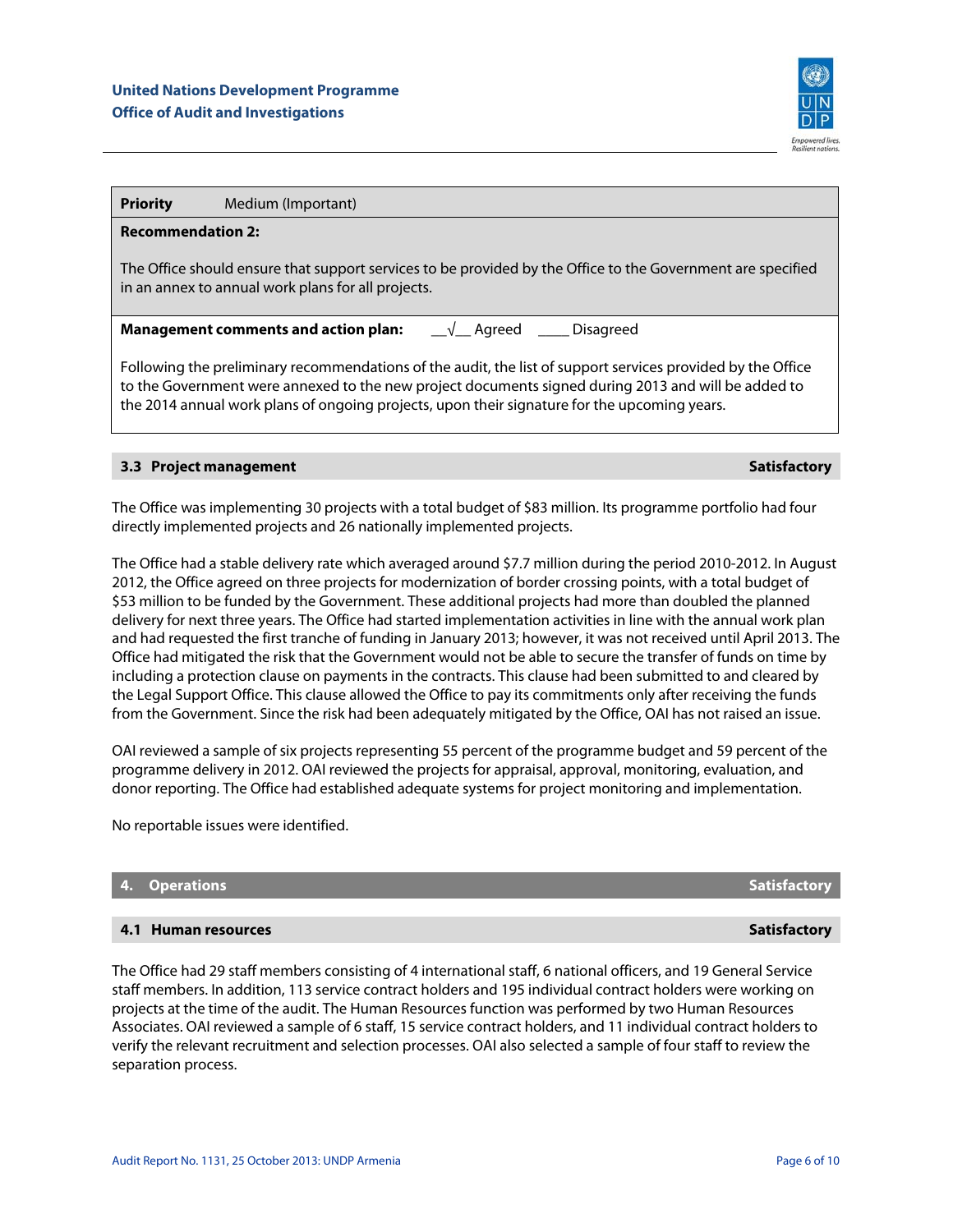

The Electronic Procurement and Recruitment software was launched in 2009 and enabled the Office to fully rely on on-line applications. The shift to electronic recruitment allowed the Office to organize, review and monitor the recruitment process in a more effective and efficient manner.

No reportable issues were identified.

| 4.2 Finance | <b>Satisfactory</b> |
|-------------|---------------------|
|-------------|---------------------|

The Office recorded 4,319 payment vouchers with a value of \$10 million in 2011 and 3,998 payment vouchers with a value of \$7.5 million in 2012. OAI reviewed 30 payment vouchers with a total value of \$2.4 million representing about 14 percent of the value of total vouchers during the audited period. OAI also reviewed the payment process, adequacy of supporting documents, management of bank accounts, and use of the correct Chart of Accounts. The Office had agreed to deactivate obsolete and duplicate vendors in the vendor database to minimize the risk of duplicate payments to the same vendor.

The electronic payment transfers with a local bank were managed outside of Atlas as there was no direct interface between Atlas and the banking software. As a result, the Office reviewed and approved payments in Atlas, then manually re-entered the data into the banking software which required payments to be approved a second time. To reduce inefficiency and prevent human error, the Office had started to work on an automated procedure to allow for uploading the Atlas payment data directly into the banking software. No issues were identified in the bank reconciliation process.

Invoices and some supporting documents attached to the payment vouchers were written in the Armenian language only. As Armenian is not a working language of UNDP, the Office agreed to translate documentation into English in order to ensure that proper control is established over commitments.

No other reportable issues were identified.

# **4.3 Procurement Satisfactory** Satisfactory

The Office recorded 1,044 purchase orders with a value of \$12.4 million during the period under review. OAI reviewed the procurement process by interviewing the Office staff and testing a sample of 29 purchase orders valued at \$3.4 million or about 27 percent of the total value of items procured during the audited period.

During the period from January 2011 to December 2012, the same staff member approved both the requisitions and purchase orders for six transactions relating to travel for a total amount of \$81,000. The Office agreed to ensure adequate segregation of duties when exercising the approval authority over requisitions and purchase orders.

The Chairperson of the Contract, Asset and Procurement Committee did not have the required level 1 procurement training certificate. The Office agreed to ensure that the Chairperson and members of the Contract, Asset and Procurement Committee complete the certification in 2013.

The Office used 159 individual consultants in 2011 with a total cost of \$2,105,976, and 195 individual consultants in 2012 with a total cost of \$1,830,940. OAI reviewed a sample of 11 recruitment cases by examining supporting documents and interviewing Office staff.

No other reportable issues were identified.

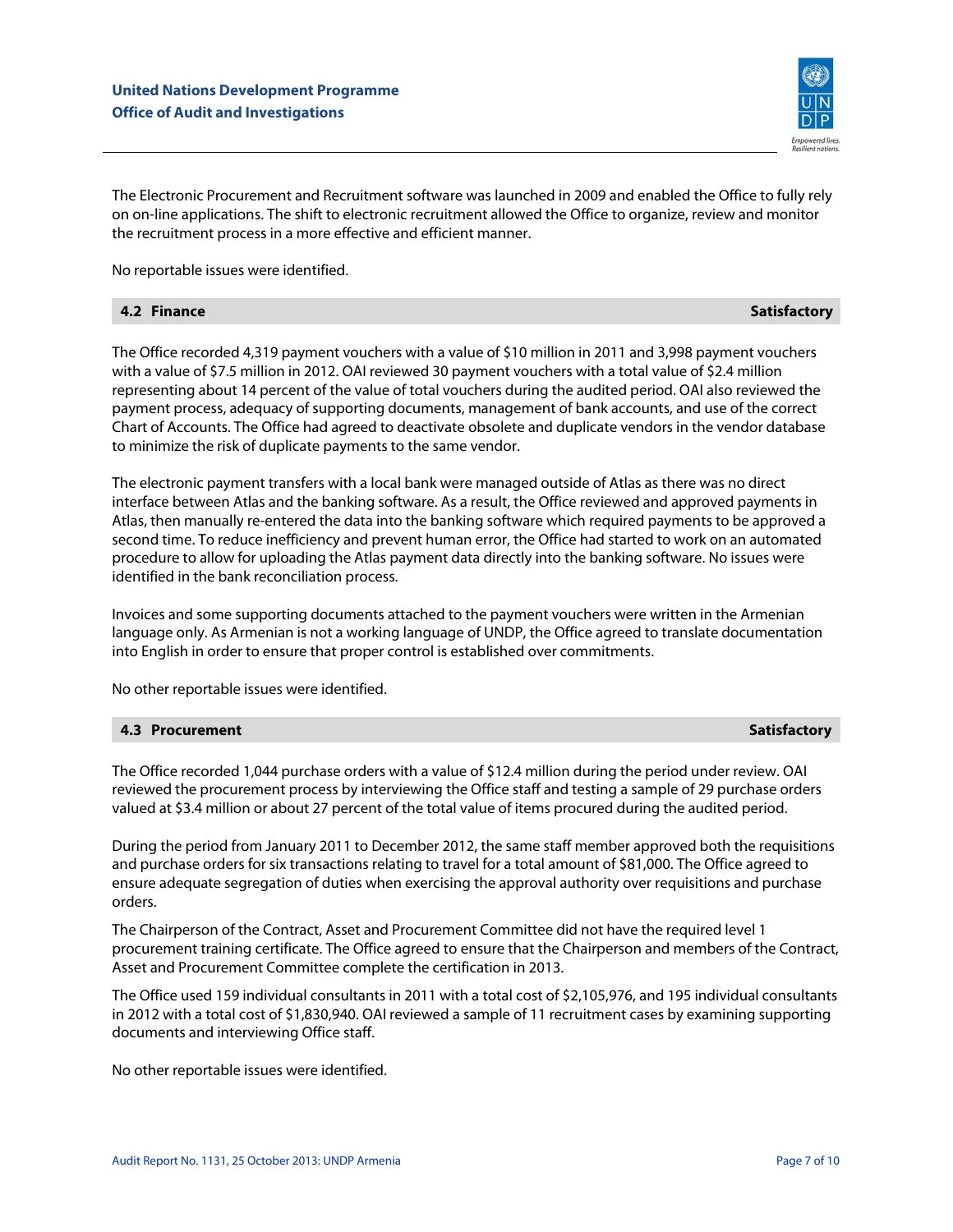# **4.4 Information and communication technology Satisfactory**

The OAI review showed that the disaster recovery (business continuity) plan, data backup procedures, use of licensed software and procedures protecting information technology systems from viruses and attacks from hackers were adequate.

No reportable issues were identified.

# **4.5 General administration Satisfactory**

OAI reviewed the administration of the Office premises, record management, vehicle management and travel to assess if these services were carried out in accordance with the relevant regulations and rules, and policies and procedures and to assess whether the Office manages the resources efficiently. It also assessed whether the Office recovered expenses incurred in the provision of services to other United Nations agencies.

No reportable issues were identified.

# **4.6 Safety and security Satisfactory** Satisfactory Satisfactory

The Country was ranked at security level Low (2). The UNDP Resident Representative was the Designated Official responsible for safety and security of United Nations agencies in the Country until October 2012, when the UNICEF Resident Representative was appointed to perform the function in the absence of a permanent UNDP Resident Coordinator. The latest Security Risk Assessment of the Office, conducted in June 2012 identified only three areas as 'Medium' residual risk. The other areas were identified as 'Low' or 'Very Low' risk. Mitigating measures were in place and therefore no issue has been raised.

# **4.7 Asset management Satisfactory** Satisfactory

The Office performed asset counts two times per year as required by the Programme and Operations Policies and Procedures. The physical counts confirmed the accuracy of the asset records. The asset net book value at the end of 2012 was \$320,000. The list included 36 assets (e.g. high frequency radio stations, security cameras, alarm system, metal safe, etc.) with \$0 net book value (fully depreciated assets). OAI verified a sample of the assets and did not identify any missing, obsolete or redundant assets.

No reportable issues were identified.

# **4.8 Leave management contract of the same of the same of the same of the same of the Satisfactory**

All annual leave for personnel on fixed-term appointments and service contracts was properly administered through e-service in Atlas. The leave monitor regularly reminded staff members about accumulated leave days. In January 2013, the Office informed 11 staff members (7 operations, 3 programme and 1 communications) that by 31 March 2013, their accumulated leave days would exceed the maximum limit of 60 accruable days. If no leave was taken, the accrued days would be between 63 and 75 days. The Office agreed to encourage staff members to balance work commitments with annual leave.

No other reportable issues were identified.

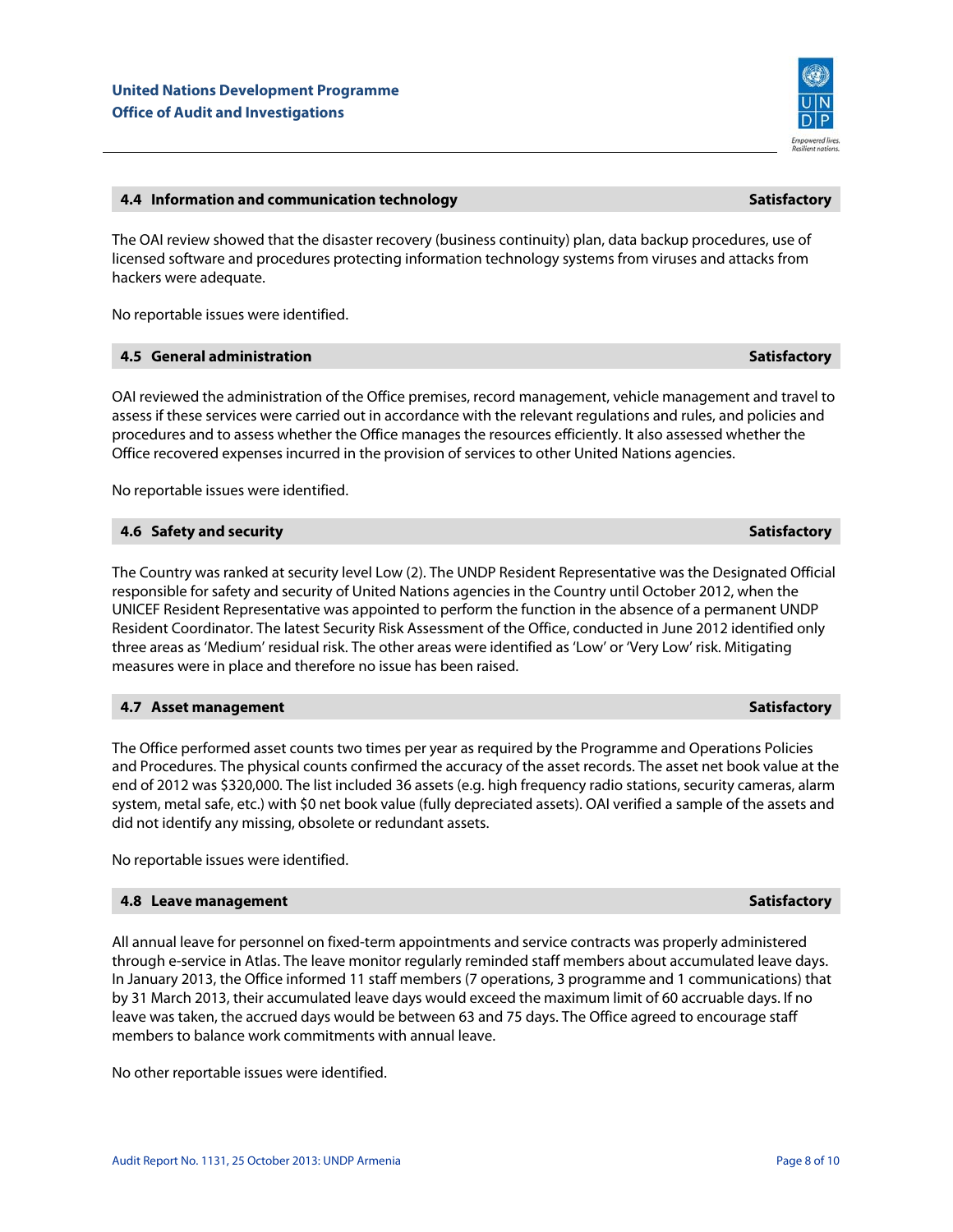

# **4.9 Global Environment Facility Alternation Community Community Community Community Community Community Community**

The Office project portfolio included eight projects funded by the Global Environment Facility with a total contribution of \$7.5 million in 2012. Total expenditures of these projects totalled \$0.9 million in 2012. OAI reviewed the extent to which the Office ensures effective support of Global Environment Facility projects and programme formulation, implementation, oversight, resource mobilization and knowledge management.

No reportable issues were identified.